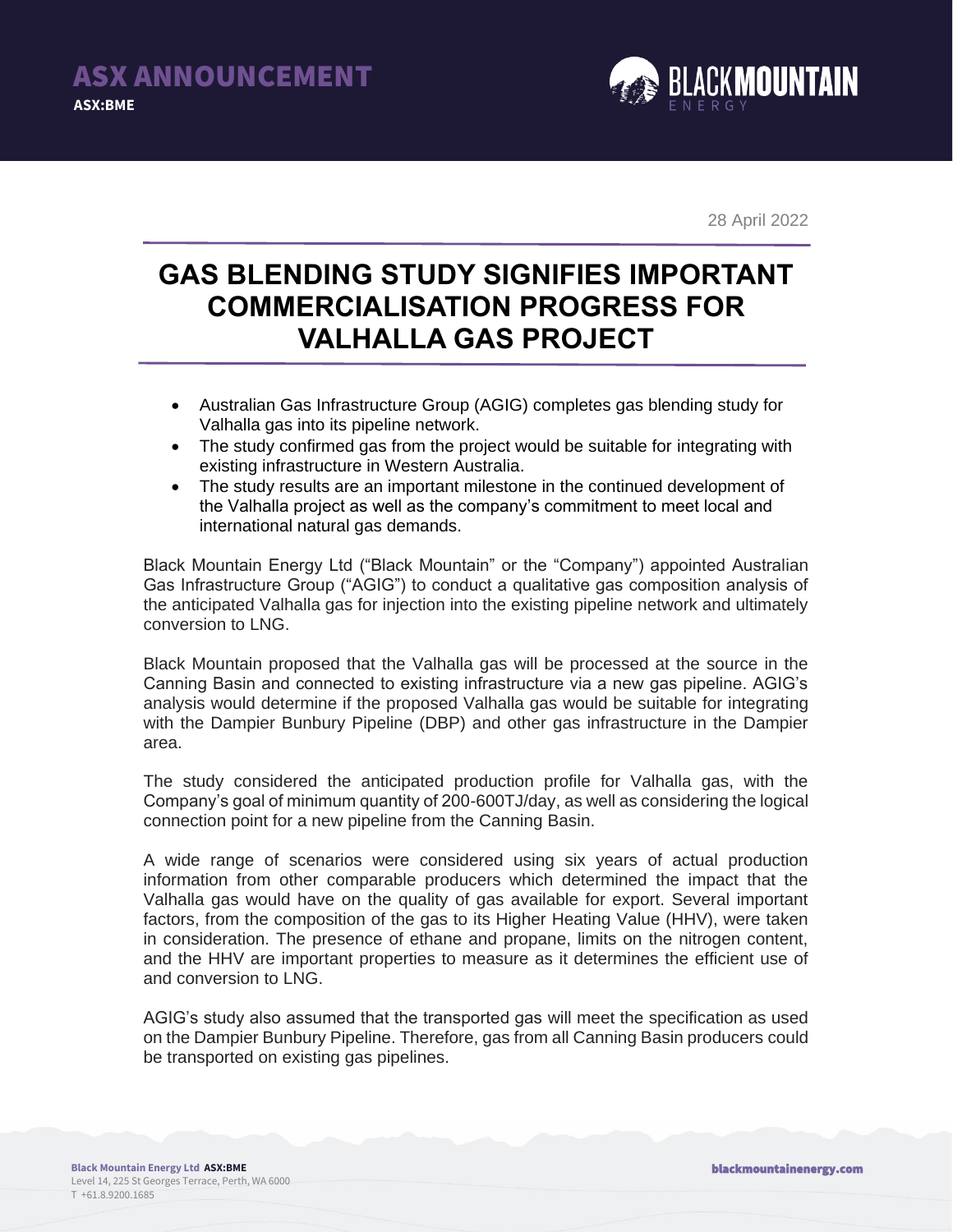

The outcome of the study confirmed that Valhalla gas is suitable for blending with other gas resources and Black Mountain is confident of the resulting blend being suitable for conversion to LNG. This represents an important milestone for Black Mountain as it seeks approval to continue the development of its Valhalla gas resource and reflects its commitment to meet the requirements of the export exemption it received from the WA Government in October 2021.

For more information, please contact:

*Investors/Media*

**Madeline Howson** Manager, Client Services

**M** +61 434 073 160 **E** [madeline.howson@advisir.com.au](mailto:madeline.howson@advisir.com.au)

This ASX announcement was approved and authorised for release by the board of Black Mountain Energy Ltd

blackmountainenergy.com